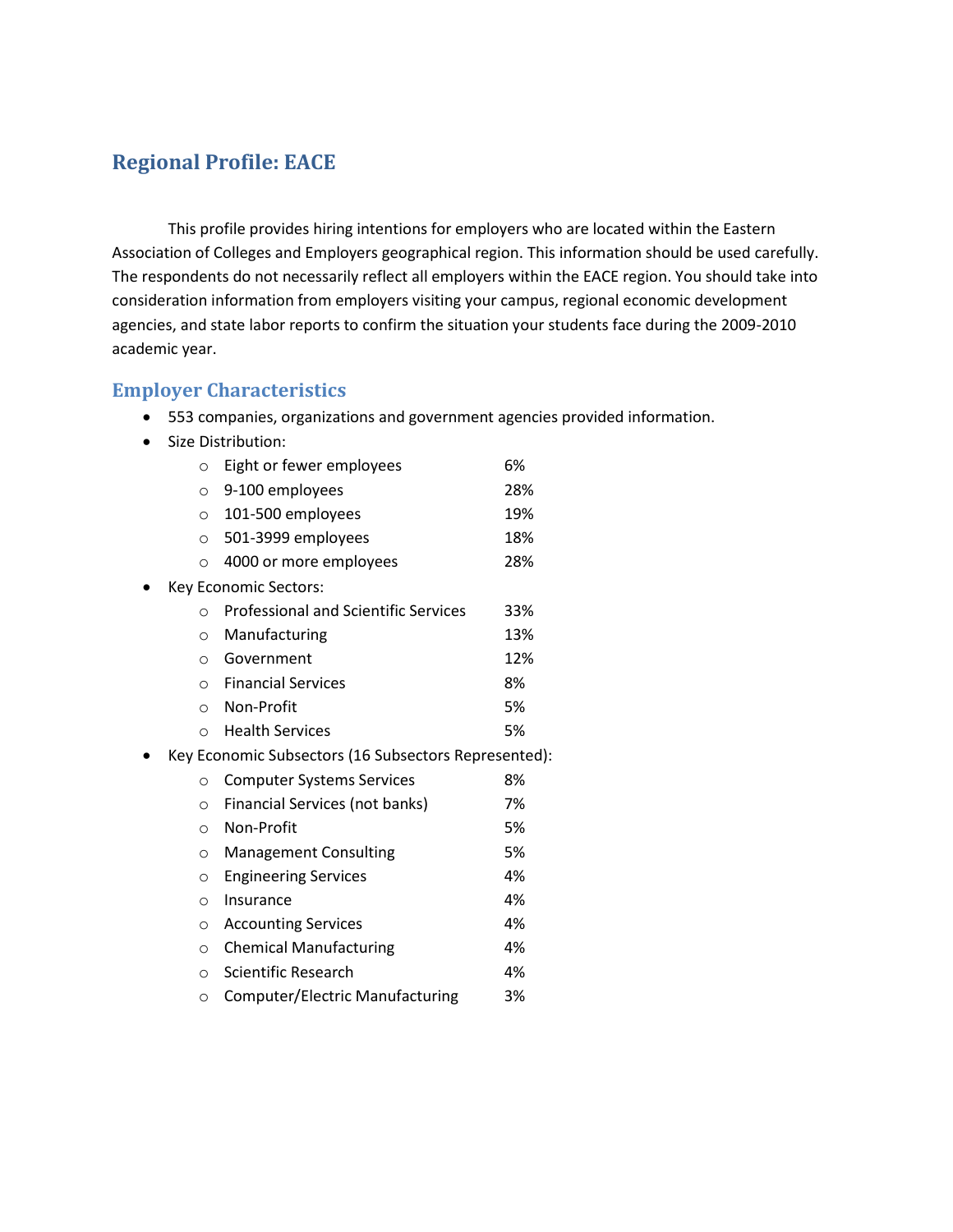#### **Hiring Intentions**

- Definitely Hire This Year 36% • Possibly Hire This Year 24%
- Uncertain About Hiring 33%
- Not Hiring This Year **8%**

### **Hiring Targets for 2009-2010**

| <b>Degree</b>              | Hired in 2009 | <b>Anticipated in 2010</b> | <b>Percent Change</b> |
|----------------------------|---------------|----------------------------|-----------------------|
| <b>Total (All Degrees)</b> | 56.7          | 53.1                       | $-6.3$                |
| <b>Associate</b>           | 17.8          | 13.8                       | $-22.5$               |
| <b>Bachelor</b>            | 42.9          | 41.5                       | $-3.3$                |
| <b>MBA</b>                 | 5.7           | 4.5                        | $-21.1$               |
| MS/MA                      | 25.3          | 23.8                       | $-5.9$                |
| <b>PhD</b>                 | 4.4           | 3.4                        | $-22.7$               |
| <b>Professional</b>        | 10.9          | 8.4                        | $-22.9$               |

## **Hiring By Size (Reported by Degree Level with Adequate Responses)**

Eight or Fewer Employees

|           |     |     | Average 2009 Average 2010 Percent Change |
|-----------|-----|-----|------------------------------------------|
| <b>BA</b> | 2.1 | 2.9 | 38.1                                     |
| Total     | 3.9 | 5.0 | 28.2                                     |

9-100 Employees

|                  |     |     | Average 2009 Average 2010 Percent Change |
|------------------|-----|-----|------------------------------------------|
| <b>Associate</b> | 4.0 | 4.4 | 10.0                                     |
| <b>BA</b>        | 3.3 | 3.7 | 121                                      |
| <b>Total</b>     | 4.8 | 5.5 | 14.6                                     |

• 101-500 Employees

|                  |      | Average 2009 Average 2010 | <b>Percent Change</b> |
|------------------|------|---------------------------|-----------------------|
| <b>Associate</b> | 3.0  | 2.2                       | $-26.7$               |
| ΒA               | 11.8 | 12.8                      | 8.5                   |
| <b>MBA</b>       | 2.3  | 2.5                       | 8.7                   |
| <b>MS</b>        | 5.2  | 5.9                       | 13.5                  |
| Total            | 15.0 | 16.7                      | 11.3                  |